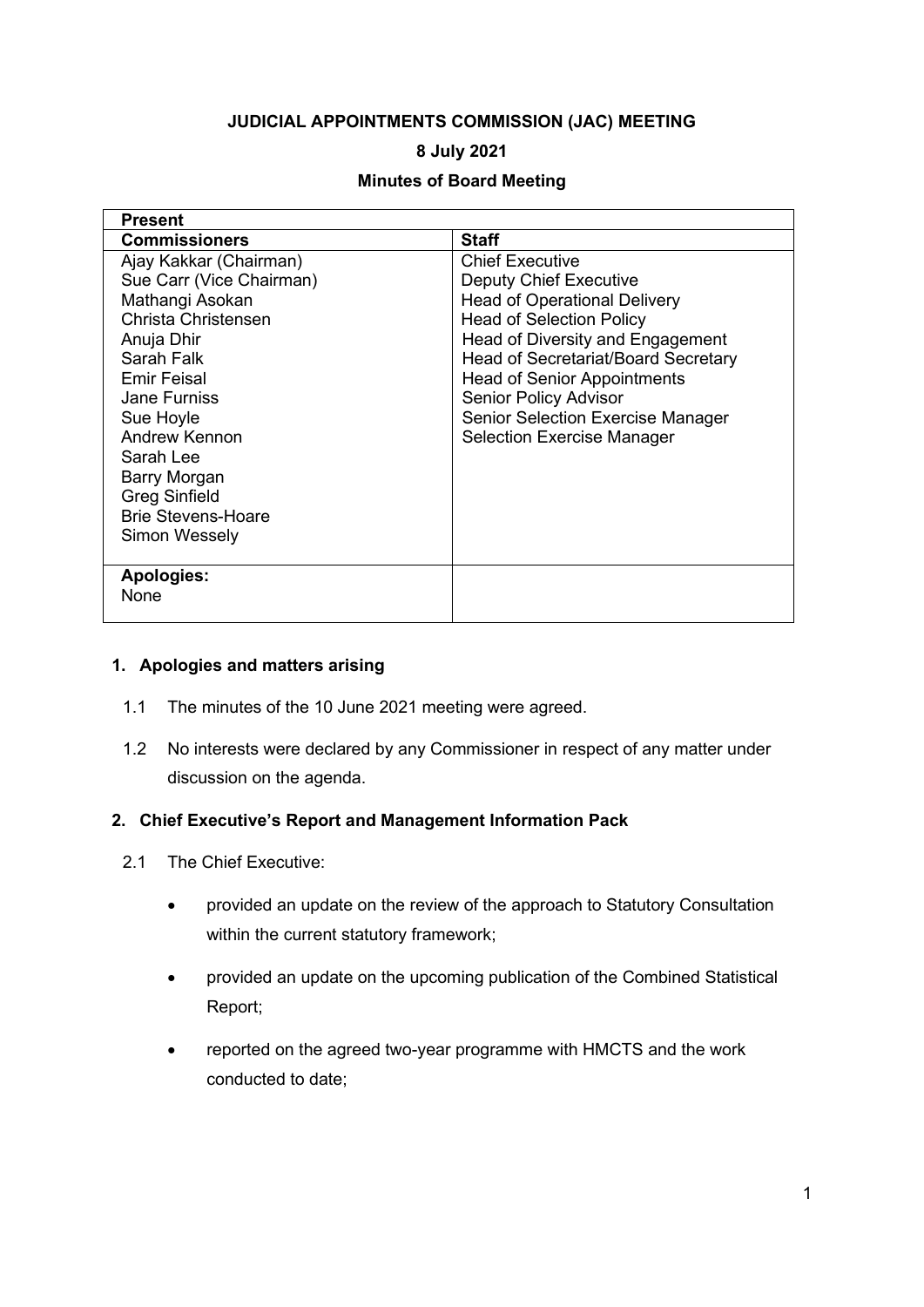- provided an update on the JAC's financial position;
- provided an update on the JAC's response to staff working patterns in response to the easing of COVID-19 restrictions;
- provided an update on the Equal Merit Provision review; and
- provided an update on the Commission's response to the National Police Chiefs' Council (NPCC) consultation on the Police National Computer Retention and Disposal Review.

## **3. Report back from Committees and Working Groups**

3.1 The Chairman asked Commissioners to report back on recent meetings of committees and working groups.

## **Digital Board**

- 3.2 Andrew Kennon (AK) provided an update to the Board on the Digital Board (DB) meeting which took place on 24 June.
- 3.3 Commissioner Greg Sinfield has joined the DB.
- 3.4 The DB was updated on progress made against the Digital Strategy and on the progress of the Road Map with focus on the next 3 months.
- 3.5 The DB was updated on progress to make the application process as candidate friendly as possible.
- 3.6 The DB was also updated on the JAC's quick response to a website outage on 8 June which also affected many other organisations.
- 3.7 The DB reviewed the results of a recent online qualifying test and scenario test, drawing out the lessons learned.
- 3.8 The DB also received on update on the Risks, Assumptions, Issues and Dependencies (RAID) log.

#### **Welsh Matters Committee**

- 3.9 Barry Morgan (BM) provided an update to the Board on the Welsh Matters Committee (WMC) meeting which took place on the morning of 8 July.
- 3.10 The WMC considered a draft of the Welsh Language Monitoring Scheme 2020-21 report.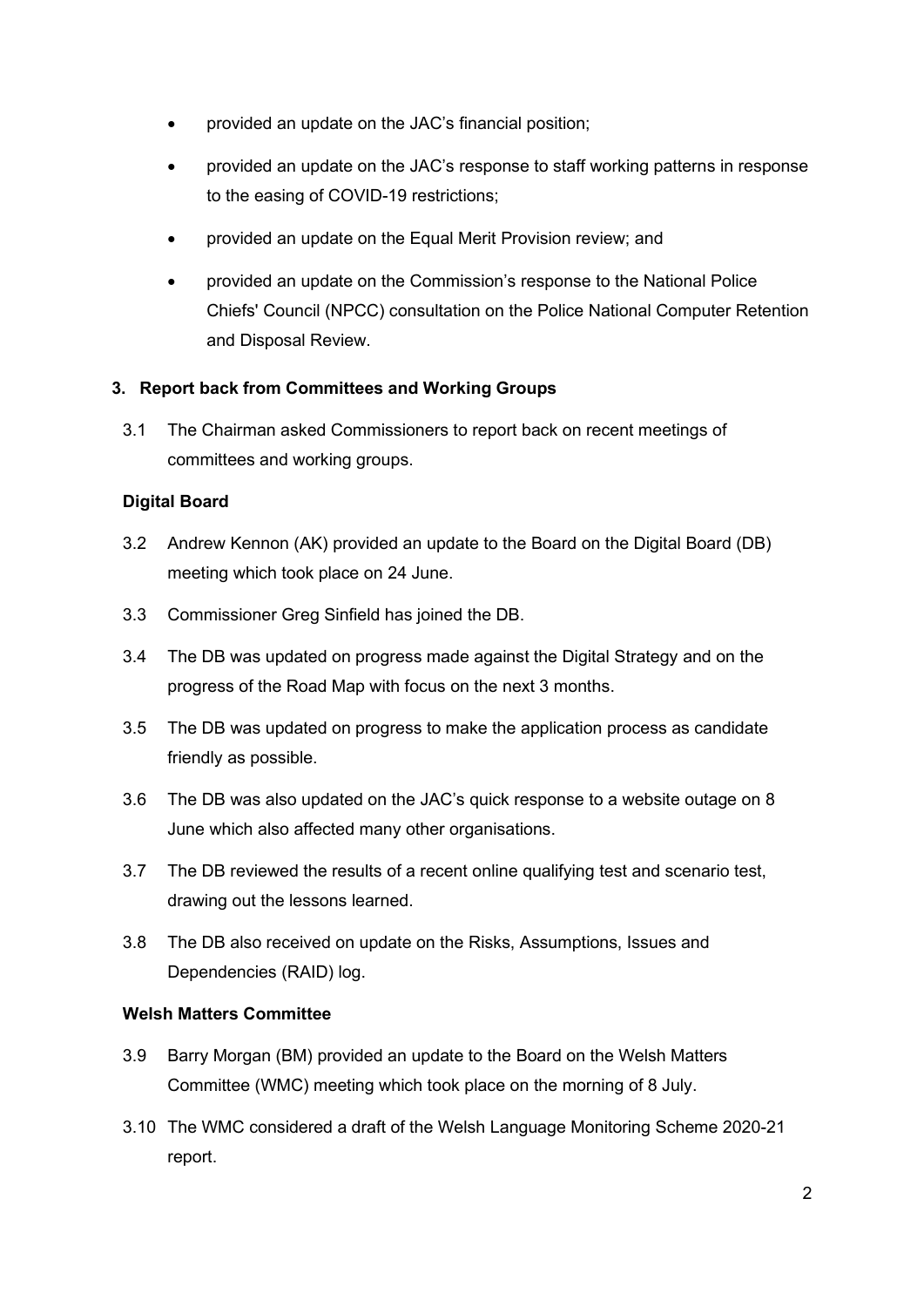- 3.11 The WMC also agreed a new grading structure for the assessment of candidates' understanding of the administration of justice in Wales.
- 3.12 The WMC received an update regarding plans to establish a Commission on the constitution within Wales.

# **4. Chairman's Report**

- 4.1 The Chairman briefed the Board on his meeting on 10 June with the Lord Chancellor and the Lord Chief Justice.
- 4.2 The Chairman briefed the Board on the recent meeting of the Judicial Diversity Forum which he had chaired, and the Justice Select Committee evidence session he attended alongside Sarah Lee and Richard Jarvis.
- 4.3 Mathu Asokan reported that she had taken part in two outreach events for Deputy District Judge (DDJ), one hosted by Resolution and another in conjunction with the Association of Lawyers for Children. Sue Hoyle reported that she had taken part in a Judicial Office webinar event for Deputy District Judge.

# **5. Evaluation of the pre-recorded roleplay in the First-tier Tribunal and Employment Tribunal exercises**

- 5.1 The Senior Policy Advisor presented the evaluation of the pre-recorded roleplay in the First-tier Tribunal and Employment Tribunal exercises.
- 5.2 Following a discussion, the Commission noted the findings of the evaluation and agreed to the recommendations for next steps set out in the paper.

# **6. Selection Process for Fee-paid Judge of the First-tier Tribunal and Fee-paid Judge of the Employment Tribunals (England and Wales)**

- 6.1 The Senior Selection Exercise Manager presented the selection process for the forthcoming Fee-paid Judge of the First-tier Tribunal and Fee-paid Judge of the Employment Tribunals.
- 6.2 Following discussion, the Commission endorsed the proposed selection process for this exercise.

# **7. Selection Process for Road User Charging Adjudicators (RUCA)**

7.1 The Selection Exercise Manager presented the selection process for the next Road User Charging Adjudicators (RUCA) exercise.